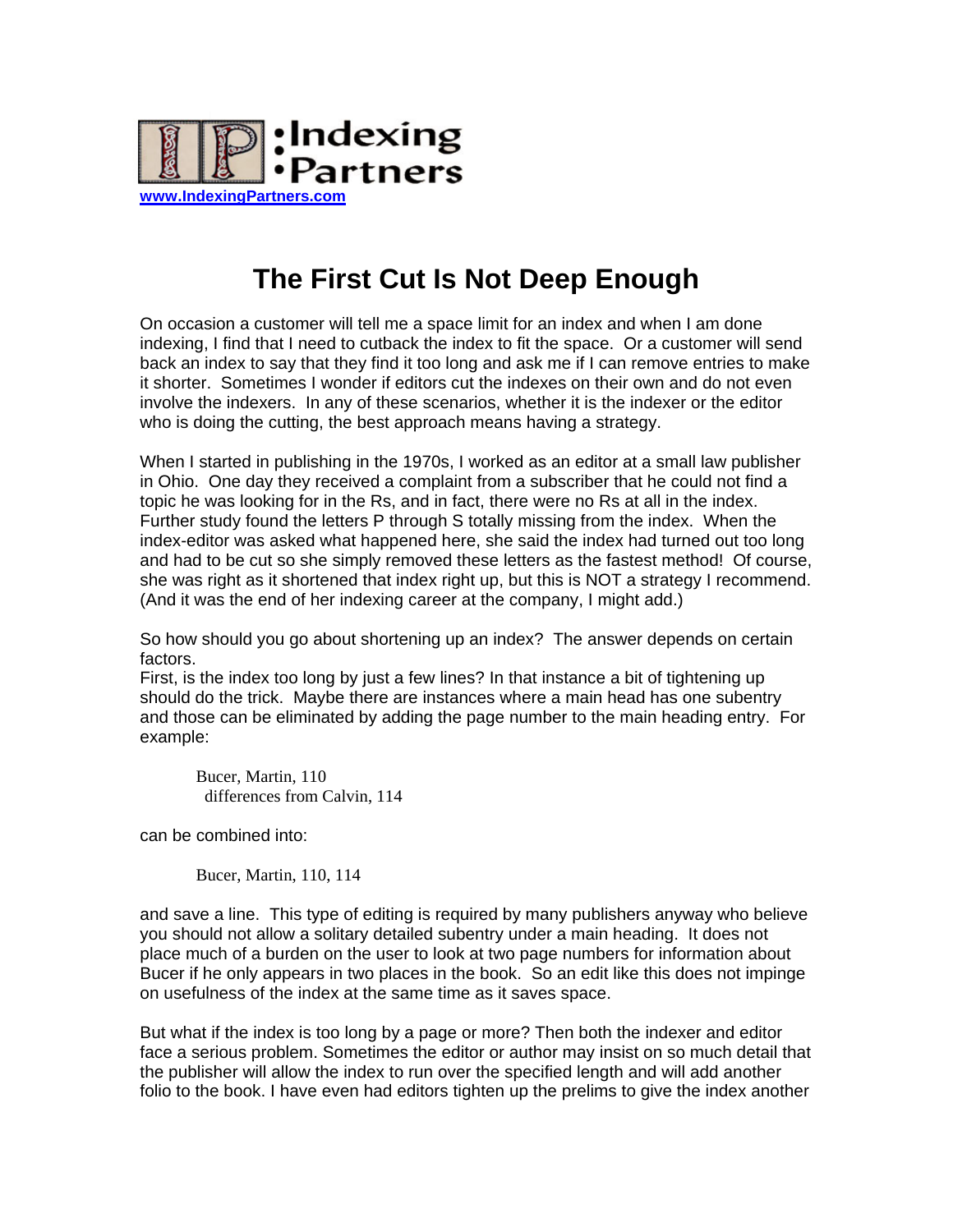page. Such generosity on behalf of the index though is the exception. More often comes the demand to truncate the indexing in some way. This is where it helps to have a strategy since shortening an index by even a page when it is layed out in two columns with smaller than nine point type means eliminating more than 100 entries. Sometimes even an hour or two of the most diligent reading will only identify a handful of references to delete. If the index contains 1500-2000 entries, you need to cut a substantial percent and you need to avoid willy-nilly decisions. When I discuss length issues, I like to offer the client some choices. That way they participate in deciding on the approach and are less critical at the end when they see the result.

First, I discuss a strategy that involves just names. Many indexes tend to be full of people's names. I know from personal experience that authors love to see their own names and the names of their professional colleagues in the index. In addition, there are names of historical figures, commentators, researchers, and research subjects that each demand a place in the index. In the fields of psychology, sociology, history, political science, and education in which I index extensively, it is not unusual to receive a request from the client to pick up "all the names." However, when the index exceeds the page limit, revisiting the criteria for inclusion of names becomes valid. Sometimes the editor or author and I will agree that I can cross off any name with just one page number. That sounds arbitrary, and while I agree it is not foolproof, since in the span of one page, the author can offer an extended discussion of a person and what he stands for. But if the author/editor will agree to this approach, it is fast and easy to implement and may frequently result in an index of the right length.

Another option lets names of people, companies, and places be main headings with strings of undifferentiated page numbers attached to them but keeps subject topics in analyzed form with sublevels. This tactic works well for certain types of books.

Other approaches require more thought on the part of the indexer. As i mentioned above, join up the straggler lines. Then look for over-analyzed topics. Over-analysis is something to consider cutting any time to make the index smaller and more user friendly. It goes with the saying "Keep it simple, stupid," or the KISS principle as it is commonly known. When you insert sublines, you are asking your user to spend time reading and digesting them. The reward for this work should justify the time spent – so if all the user finds is that he is going to the same pages over and over, that becomes an irritation. Sometimes as an indexer it is hard to keep from putting in more detail as it makes the index more interesting to create and to read, but most users are not going to read the index A to Z. They will dip into the spot where they have a research need and leave the index as soon as they can. Speed and simplicity are the most desirable access traits for most index users.

Over-analysis occurs in instances where the subtopics all occur on page numbers within a small range. Consider this example from a run-in index:

Calvin, John, 111–14; background of, 111–12; on Catholic Church, 112; comparison with Erasmus, 114; conversion of, 113, 114; on German Lutheranism, 111–12;

In this instance you can simplify by removing all the detail and just provide Calvin's name with the range. My personal criteria is that a range of 4 or 5 pages or less does not need to be broken down with subtopics. I know that legal indexing style favors such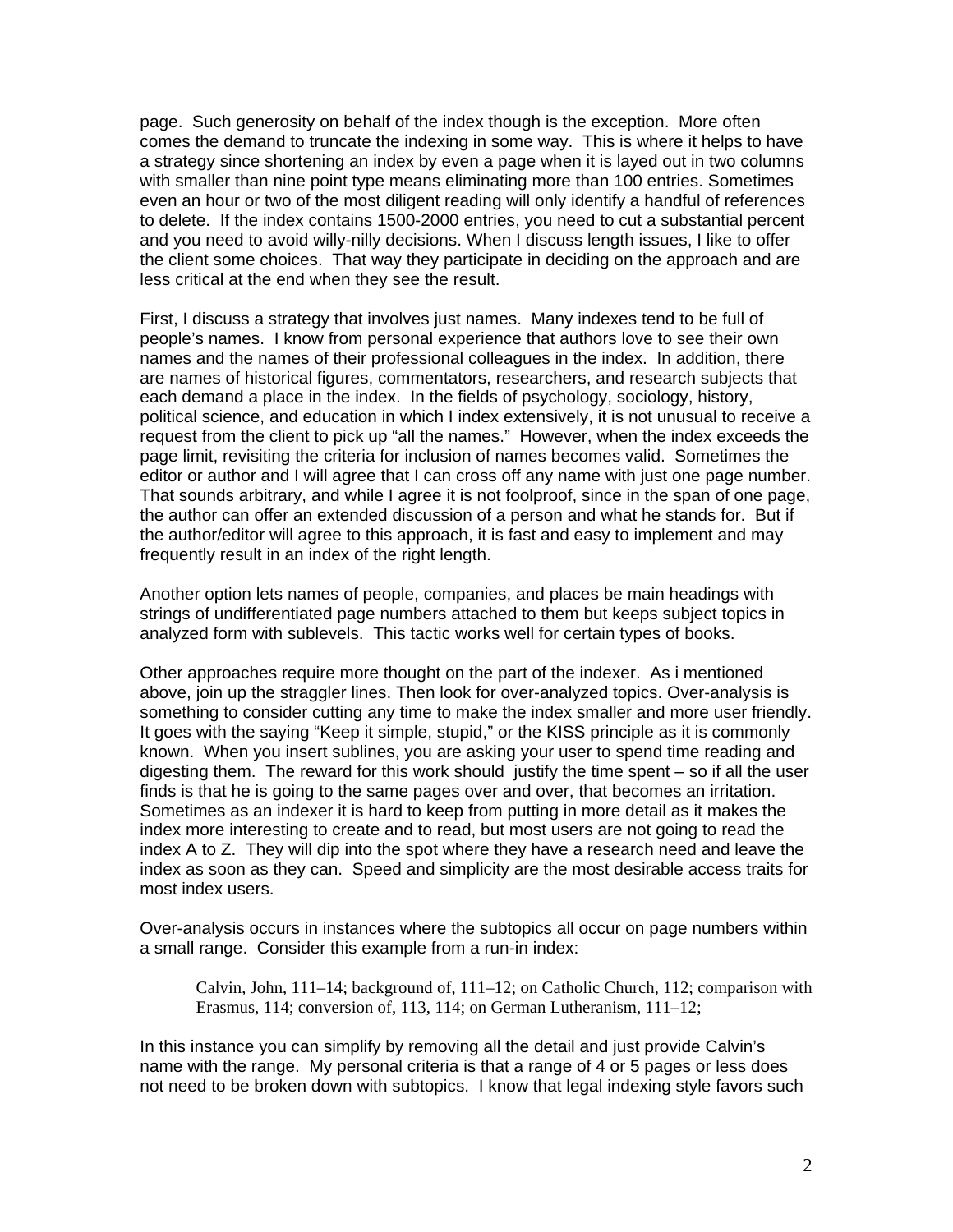detail in sublevels but most back-of-the-book indexing does not require it. The user can handle a chunk of 4 or 5 pages to read all there is on a topic in a book.

Also it may work to tighten up a string of page numbers even when the discussion is not continuous, but the page numbers are contiguous. Although information may be scattered on the pages, a user who turns to 111 for Calvin and just continues reading for 3 more pages during which time they again encounter Calvin several more times has not been inconvenienced. Consider that approach versus the user who has to flip back to the index once done with

111 to find "Oh, I need to go to the next page," and then flips back again to learn, "And the next page," etc. So in an edit requiring a great deal of tightening for space, it is possible to collapse strings of page numbers into a range, making 111, 112, 113, 114 into 111-14, probably saving a line from wrapping.

There are instances where you find a main topic without a page range but all the entries below it fall within a small range. Then you can eliminate that sublevel detail and just add the range to the main heading.

In keeping with the philosophy of keeping the index simple, I will cut the wording of long entries. For example, in the entry

Russia, collection of sales taxes in, 615, 699, 
$$
705-6
$$

I will take off the phrase "collection of sale taxes in" to make sure the entry won't wrap to another line:

Russia, 615, 699, 705–6

One practice I follow when indexing is to create cross-references from acronyms to spelled-out forms. To save space, a fast approach is to agree with the author/editor to eliminate all such cross-references. After all, most of these acronyms are in the same letter as the spelled-out version, and someone who wants to find ERISA can look through the E's to find Employee Retirement Income Security Act (ERISA). If the subject matter is loaded with acronyms, you can save a good many lines this way, making the index smaller so the user has less to look through to find the full term anyway.

The choices you make to cut after you have finished require a lot of "brain" work and can be exhausting. You have already invested so much energy to get the lines into the index, it becomes hard to part with them. In the instances where I know I am likely to have a size issue, and the index will contain a lot of names, I start indexing by inputting just the names and their page numbers. Every name takes a line even if it has only one page number. Then I do a sizing of the index to see how much room I have left for the substantive entries, and discuss this with the editor/author. That can save me a lot of work at the end; I have been told on occasion that since all those names have to stay, I should condense the subject indexing to a bare minimum (knowing I need to take this approach can make the project much more profitable for me since I won't spend time to create entries that I will later spend time to discard). Sometimes this information provides the fuel the editor needs to argue for an increased page allowance for the index (and I have seen that work so the index can cover everything fairly).